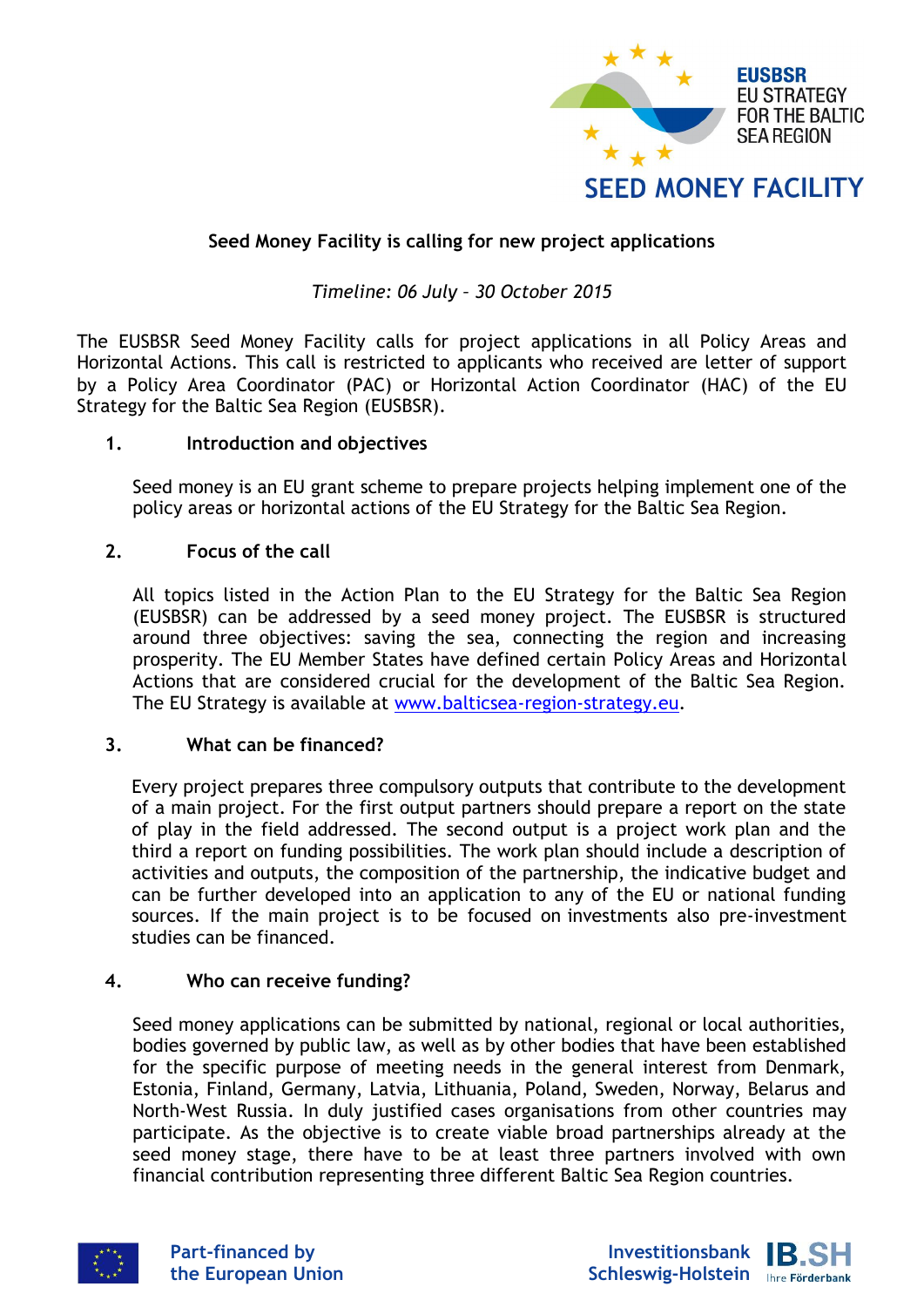

### **5. Lead partner principle**

Seed money projects have to follow the so-called lead partner principle, which means that among the partners who carry out the project, one is appointed as a lead partner, acting as the link between the project and the Seed Money Facility Secretariat. The lead partner (LP) takes on the responsibility for management, communication, implementation and co-ordination of activities among the partners involved. The lead partner is also the contractual partner of the Facility's implementing body i.e. Investitionsbank Schleswig-Holstein.

#### **6. Size of grant and co-financing rate**

The project budget can range from 30.000 to 50.000 Euro. When pre-feasibility studies are included, the budget may reach up to 100.000 Euro. Seed money will cofinance up to 85% of the total budget. The partners have to contribute with at least 15% from own sources. Most of the costs are based on simplified cost options, such as standard hourly rates for personnel costs or lump sums for meetings.

#### **7. Duration of activities**

The funding is granted for a period up to one year. In addition, the approved projects are given two additional months for managing tasks related to concluding of a Lead Partner Grant Agreement (contracting phase) and a month for compilation and submission of the final report to the Seed Money Facility Secretariat (closure phase).

#### **8. Preparing the application**

The seed money application procedure consists of two steps. First, applicants have to seek support from the relevant Policy Area Coordinators/Horizontal Action Coordinator as soon as possible. Please submit the project applications to the PACs/HACs no later than 30 September, 2015. You can find their contacts on the contact section of the EUSBSR website in the [Contact Database.](http://www.balticsea-region-strategy.eu/attachments/article/590647/EUSBSR%20Contact%20Database%20May%202015.xls) Please check the second worksheet called "PACs HACs".

#### **9. Submission of applications**

Once the applicants have received the letter of support, applications can be submitted to the EUSBSR Seed Money Secretariat until 30 October, 2015. The documents need to be sent in digital form only to: [applications@eusbsr.eu.](applications@eusbsr.eu) All forms are available on the seed money facility website [seed.eusbsr.eu.](http://seed.eusbsr.eu/)